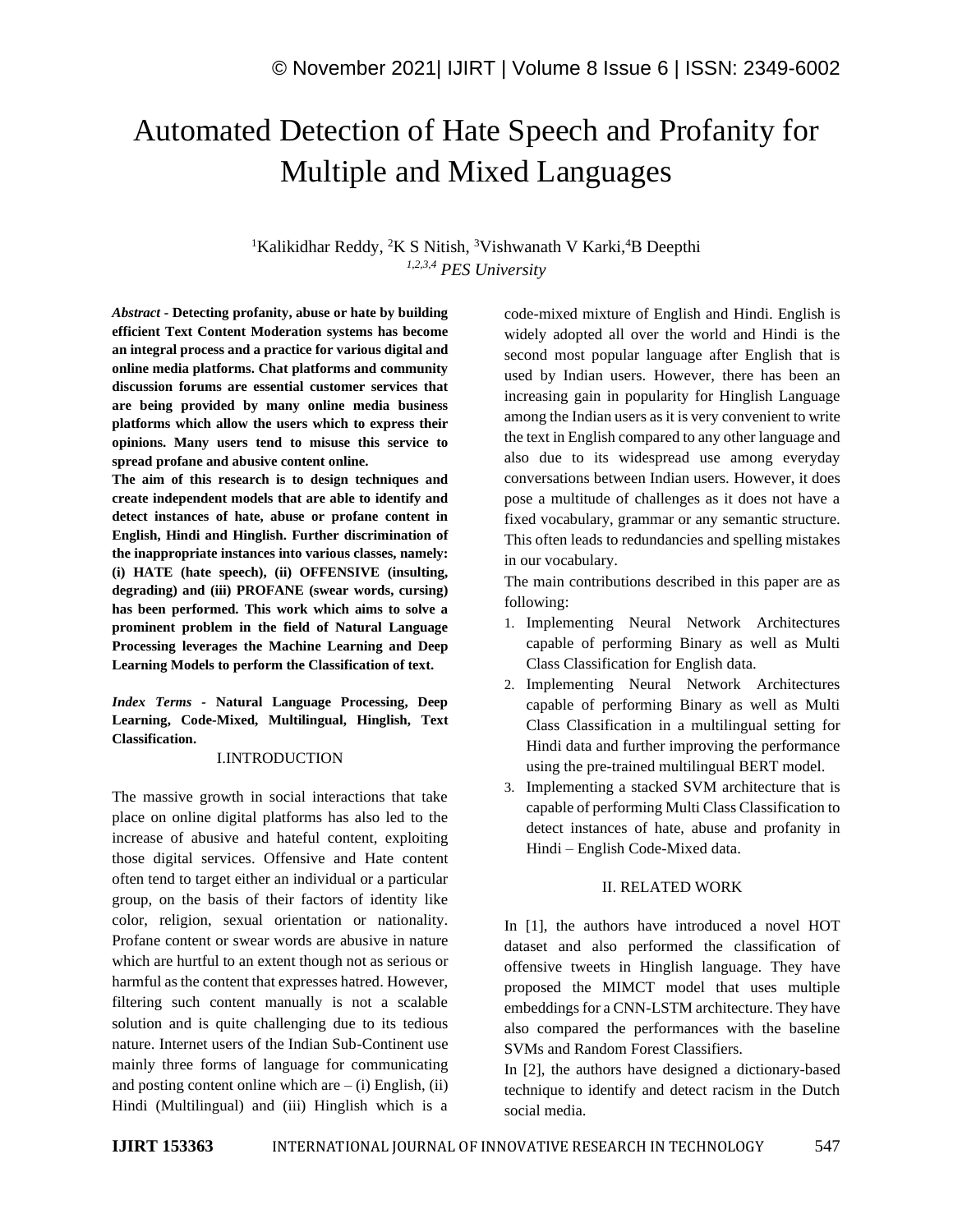In [3], the authors have created and annotated a Hindi-English Code-Mixed corpus and also built SVM and Random Forest Classifier model architectures to classify the tweets as hate speech or normal speech In [4], the authors have described in detail the various challenges one might encounter when performing the task of detecting hate speech. They have also built multi-view SVMs in order to detect hate speech.

In [5], the authors have developed a novel technique to create an annotated Hindi-English Code-Mixed corpus that has tweets in both the Roman as well as the Devnagari script. They have also provided us with an extensive discussion of F1 Scores of various trained Machine Learning and Deep Learning Classifiers.

In [6], the authors have proposed a Bayesian Filtering method with approximate string-matching techniques to filter out the profane content.

## III. PROPOSED METHODOLOGY

## *A. Data Description and Preprocessing*

Three datasets have been chosen to conduct experiments in three different settings namely – English, Hindi (Multilingual setting) and Hinglish.

| LANGUAGE | <b>DATASET</b>    | <b>SIZE</b><br>(Rows<br>X |
|----------|-------------------|---------------------------|
|          |                   | Columns)                  |
| English  | <b>HASOC 2020</b> | 3708 X 5                  |
| Hindi    | <b>HASOC 2020</b> | 2963 X 5                  |
| Hinglish | <b>HEOT</b>       | 3189 X 2                  |

The English and Hindi HASOC 2020 Datasets provide two subtasks – (Sub-Task A: Binary Classification, Sub-Task B: Multiclass Classification).

The task and label description for classification of the English and Hindi HASOC 2020 dataset is as follows







*Figure 2:Lables for HEOT*

The data obtained is then streamed through a series of steps for preprocessing. Preprocessing is considered to be an important process as the text obtained from the datasets may not be represented in a suitable format which can ultimately hinder the process of training the model.

The steps followed for performing the preprocessing are mentioned as follows:

- 1. Convert all the characters in the Text to lower case for the sake of uniformity in the data. However, this step does not apply to Hindi data.
- 2. Remove the stop words that do not contribute to the context or the meaning of text. E.g., (this , and) ,(इस,और) , (iss,aur)
- 3. Remove the @ mentions if present.
- 4. Remove the # hashtags if present.
- 5. Remove the http uniform resource locators or any other web links.
- 6. Remove digits , dates and special characters.
- 7. Remove emoticons and Unicode characters.
- 8. Normalize the Hinglish text by removing unnecessary repetitions in characters which is frequently seen in Hinglish Code-Mixed text. This is a major challenge that leads to the increase in the number of duplicate words representing the same meaning in our corpus. This happens as there is no fixed spelling for a word in the vocabulary. E.g., Name in Hinglish could be written as nam, naam, naaaammm etc.

*B. Embeddings Generation and Feature Extraction*

The next step after preprocessing is to convert the text into embedding vectors . Higher dimensional vectors for large inputs representing words are translated into a relatively lower dimensional space before passing them as input to the Neural Network.

The maximum length for each text is set to be 120 characters.

1. ENGLISH – GloVe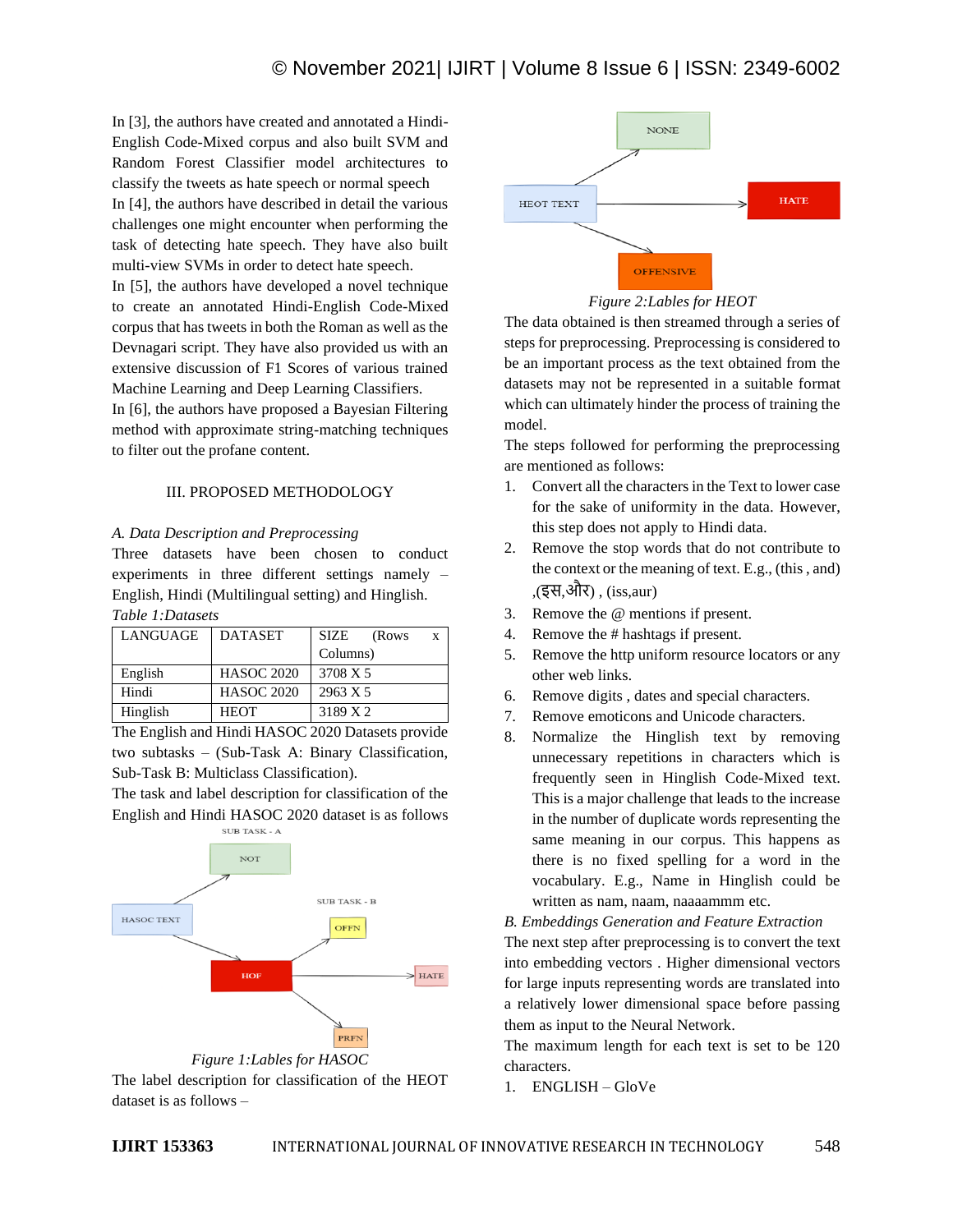GloVe embeddings provide an advantage over Word2Vec as they do not just rely on the local context that depicts the information of the words but also considers the global word co-occurrences to derive the word vector representations.

## 2. HINDI – FastText

For a multilingual setting, fastText embeddings are aligned in a common space of both the languages. In the unsupervised manner to train the embeddings, the mapping between the source space to the target space is learnt.

FastText also provides an advantage of handling the Out-Of-Vocabulary words by taking word parts into account as well.

# 3. HINGLISH

Word Embeddings are generally considered to be a silver bullet in the field of Natural Language Processing and often outperform BoW and TF-IDF. However, it has been concluded in the experiments conducted in this research that BoW and TF-IDF might be better to use in this scenario due to the following reasons -

- a. Since we are building a baseline SVM Model to experiment with.
- b. Since our dataset is small, these techniques work better compared to Embeddings.
- c. It is difficult to obtain and generate Embeddings for the case of code-mixed data as the context for the data would be specific to the cross-lingual domains.
- 3.1 BAG OF WORDS

The Bag of Words model is used to represent a text document in a simplified manner by using specific criteria such as the number of times a term is appearing or its frequency. However, it could lead to zeroes in the vector representations resulting in a sparse matrix which has to avoided. If new words are added, the vocabulary size increases resulting in an increase in the vector size too.

# 3.2 TF-IDF

Term Frequency – Inverse Document Frequency is a method to compute a score for a particular term and signify its importance in the given document and corpus.

As mentioned in [1] , TF-IDF gave higher performance when compared to other techniques.

*C. Model Building* 1.ENGLISH

# 1.1 LSTM

Long Short-Term Memory Networks are known to be a more refined architecture of Recurrent Neural Networks as they are able to capture the information regarding the long term dependencies within the text. Every unit in the LSTM Model takes the embedding vector corresponding to the current word as Input and takes the Output from the previous or the preceding unit. It begins to accumulate information about the text in a recursive manner as it uses the Inputs to update its memory cell.

## 1.2 CNN

Convolutional Neural Networks are popularly used for Text Classification. After three convolution operations where each convolution uses a filter size of 128, they can identify the patterns and similarities in text sequences by capturing the context irrespective of the position of the word tokens. Pooling layers in the network convert each text sequence into a vector of fixed length and thus are able to extract the information from the entire sequence. Max-Pooling has been used as this layer is responsible for capturing the crucial latent semantic factors from the text. Finally, a SoftMax layer is added that can calculate the probability distributions of all the classes for each input text. The number of units int this layer needs to be configured according to the type of classification e.g., Binary and Multi Class Classification.

# 2.HINDI

# 2.1 CNN

It is imperative to prepare the pre-trained multilingual embeddings provided by fast Text before proceeding with building the CNN architecture for classifying Hindi text. The input sequences representing the word embeddings are passed through three convolutions that are 1-Dimensional. A filter size of 128 is used has been used for each convolution operation. Finally, a dense layer is added along with softmax where the size of the layer or the number of units is equal to the number of Output classes specified by the classification task.

## 2.2 M-BERT

BERT multilingual base model (cased) is a pretrained model which was pre-trained on top of 104 languages including Hindi using the largest Wikipedia corpus with the Masked Language Modelling or MLM objective. It was pre-trained in a self-supervised fashion without any human intervention for labelling the texts. The raw model provided by huggingface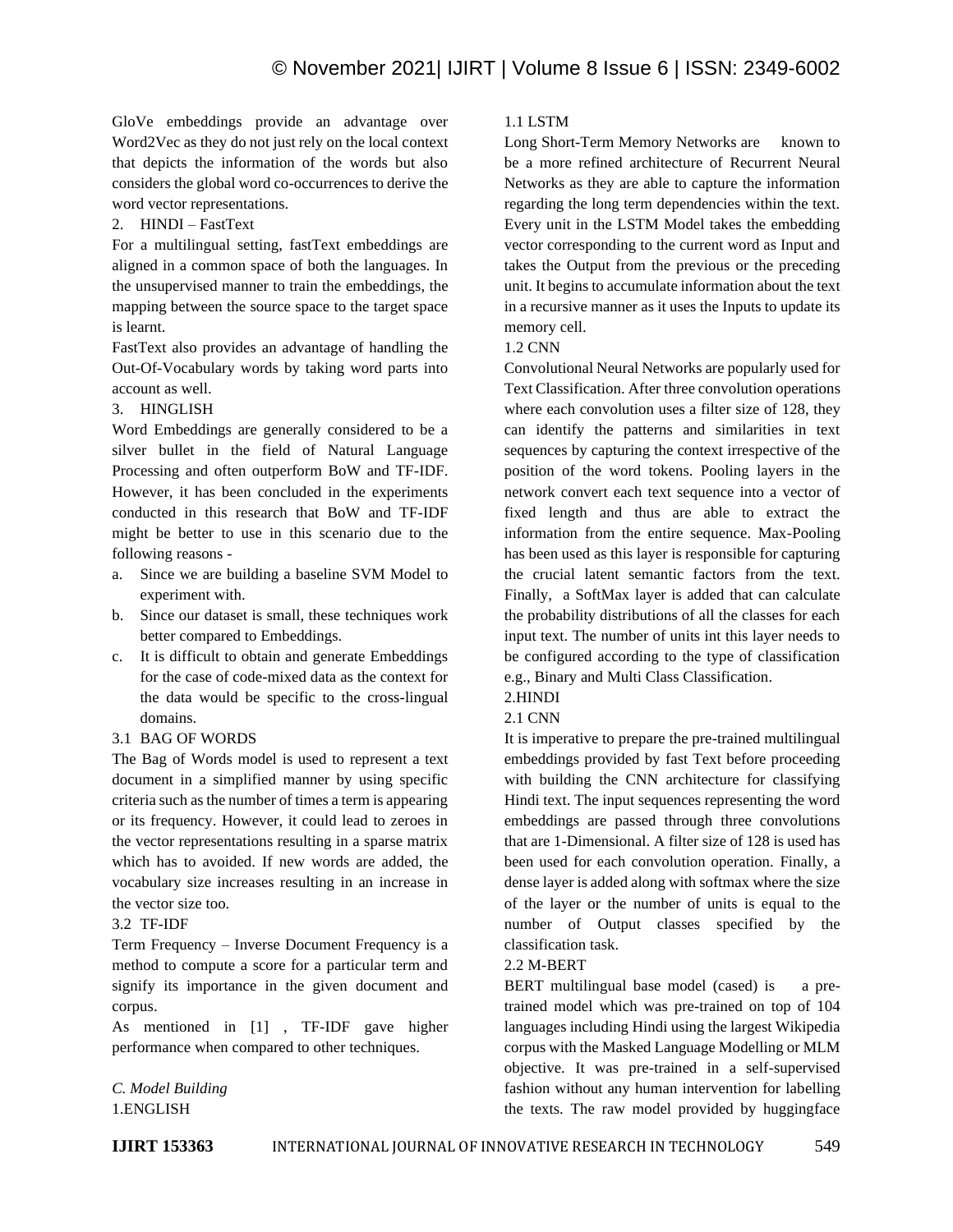could be used for either Next Sentence Prediction or Masked Language Modelling. However, since this research, the intention is to perform a downstream task such as Sentence Classification, the BERT model had to be fine-tuned accordingly.

#### 3.HINGLISH

#### STACKED SVM MODELLING

The Support Vector Machines or SVMs are used for classifying instances by determining the best decision boundary that divides the instance space into two subspaces in the case of a Binary Classification.

Stacking or Stacked generalization is a concept which utilizes a hierarchical architecture in which we have various learning strategies that are ultimately grouped or combined by a combiner. We gather the outputs of each base learner (SVM +TF-IDF) , (SVM+BoW) in our hierarchy for every instance and combine them with the actual output value to create a meta instance. The learner at a higher level in the hierarchy is then trained on these meta instances which then outputs a final result.



# *Figure 3:SVM Model*

#### IV. EVALUATION

## *A. Real Time Monitoring*

Twitter is a popular social media platform and has been chosen for performing evaluation on real time data for this research.

Twitter API has been utilized to stream tweets in real time and a user defined limit of the number of tweets to be streamed is set.

The tweets then undergo a series of Preprocessing steps as outlined earlier to represent them in a clean and suitable format to pass as input to the trained model. For the sake of convenience and testing purposes , the LSTM model that has been trained on English data was deployed in the backend using the Python based Flask framework ,since majority of the tweets we encounter were in English as it is the universal and the most convenient language.

The Classification results were then represented in a tabular format displaying the information about the tweet streamed along with its corresponding label that has been predicted by the model.

## *B. Training Details and Fine-Tuning SVM*

The SVM learners need to be finetuned in order to find the best and optimal hyperparameter values that the classifier model should be fitted with. The technique Grid Search Cross Validation has been employed in order to do so by keeping the number of cross validation splits of the training data to be 10. The 'C' hyperparameter plays a crucial role in deciding the penalty parameter for the error term .The Grid Search algorithm is iterated for multiple pre-defined values of the 'C' hyperparameter and the most optimal value is then chosen.



*Figure 4:Hyper parameter Vs F1 Score plot*

#### *C. Discussion of Results*

The results of all the experiments have been tabulated with the help of F1 Scores that were obtained using the Testing data of each task respectively. Both the LSTM  $+$  GloVe and the CNN  $+$  GloVe architectures gave similar results when tested for English data. The pretrained multilingual BERT model showed an